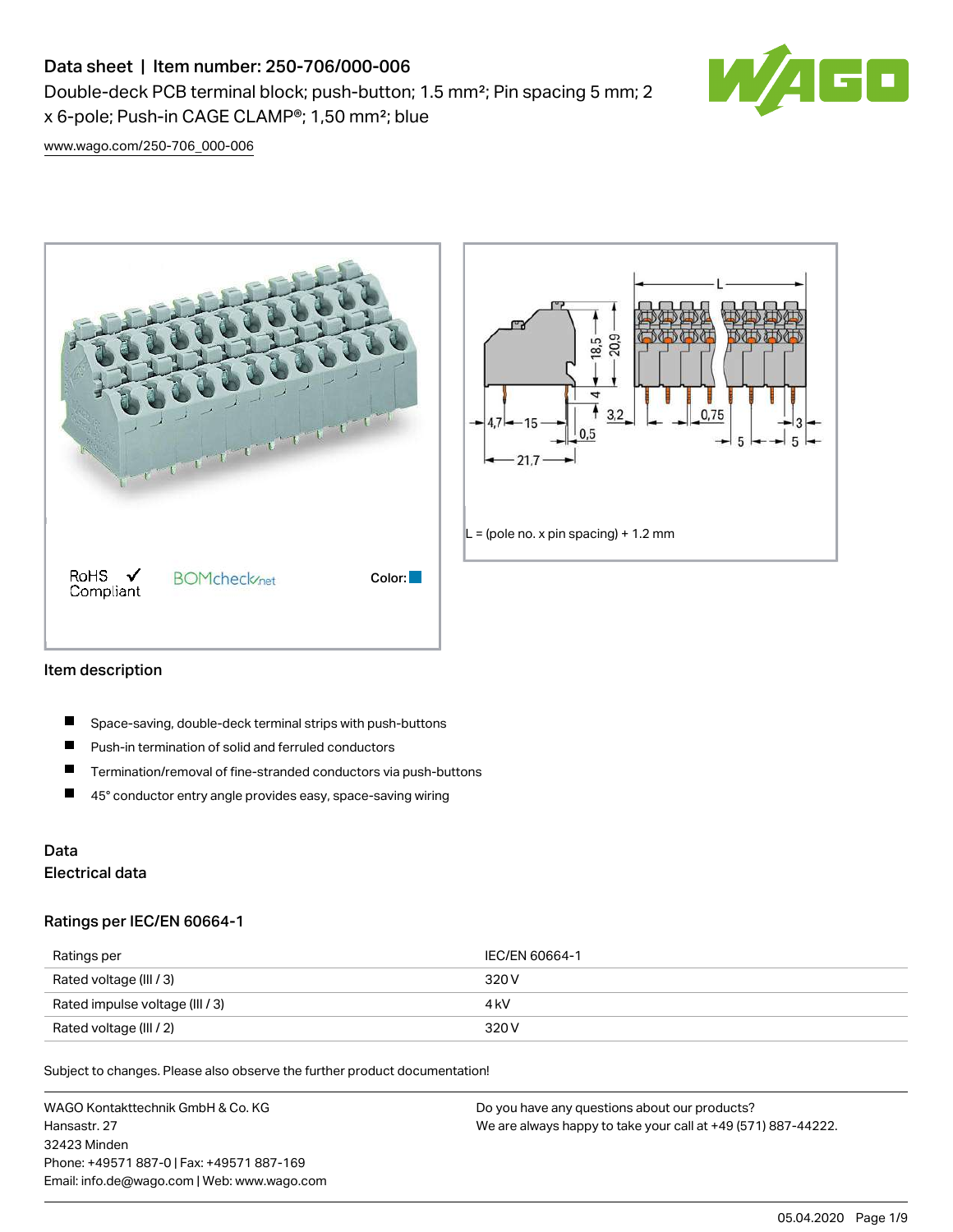[www.wago.com/250-706\\_000-006](http://www.wago.com/250-706_000-006)



| Rated impulse voltage (III / 2) | 4 kV                                                      |
|---------------------------------|-----------------------------------------------------------|
| Rated voltage (II / 2)          | 630 V                                                     |
| Rated impulse voltage (II / 2)  | 4 kV                                                      |
| Rated current                   | 10 A                                                      |
| Legend (ratings)                | (III / 2) ≙ Overvoltage category III / Pollution degree 2 |

## Approvals per UL 1059

| Rated voltage UL (Use Group B) | 300 V   |
|--------------------------------|---------|
| Rated current UL (Use Group B) | 10 A    |
| Rated voltage UL (Use Group D) | 300 V   |
| Rated current UL (Use Group D) | 10 A    |
| Approvals per                  | UL 1059 |

## Approvals per CSA

| Rated voltage CSA (Use Group B) | 300 V |
|---------------------------------|-------|
| Rated current CSA (Use Group B) | 10 A  |
| Rated voltage CSA (Use Group D) | 300 V |
| Rated current CSA (Use Group D) | 10 A  |

## Connection data

| Connection technology                                       | Push-in CAGE CLAMP®                   |
|-------------------------------------------------------------|---------------------------------------|
| <b>Actuation type</b>                                       | Push-button                           |
| Solid conductor                                             | $0.51.5$ mm <sup>2</sup> / 20  16 AWG |
| Fine-stranded conductor                                     | $0.751.5$ mm <sup>2</sup>             |
| Fine-stranded conductor with ferrule with plastic collar    | $0.51$ mm <sup>2</sup>                |
| Fine-stranded conductor with ferrule without plastic collar | $0.51$ mm <sup>2</sup>                |
| Strip length                                                | $910$ mm / 0.35  0.39 inch            |
| Conductor entry angle to the PCB                            | 45°                                   |
| No. of poles                                                | 6                                     |
| Total number of connection points                           | 12                                    |
| Total number of potentials                                  | 12                                    |
| Number of connection types                                  | 1                                     |
| Number of levels                                            | 2                                     |

## Geometrical Data

Pin spacing 5 mm / 0.197 inch

Subject to changes. Please also observe the further product documentation!

WAGO Kontakttechnik GmbH & Co. KG Hansastr. 27 32423 Minden Phone: +49571 887-0 | Fax: +49571 887-169 Email: info.de@wago.com | Web: www.wago.com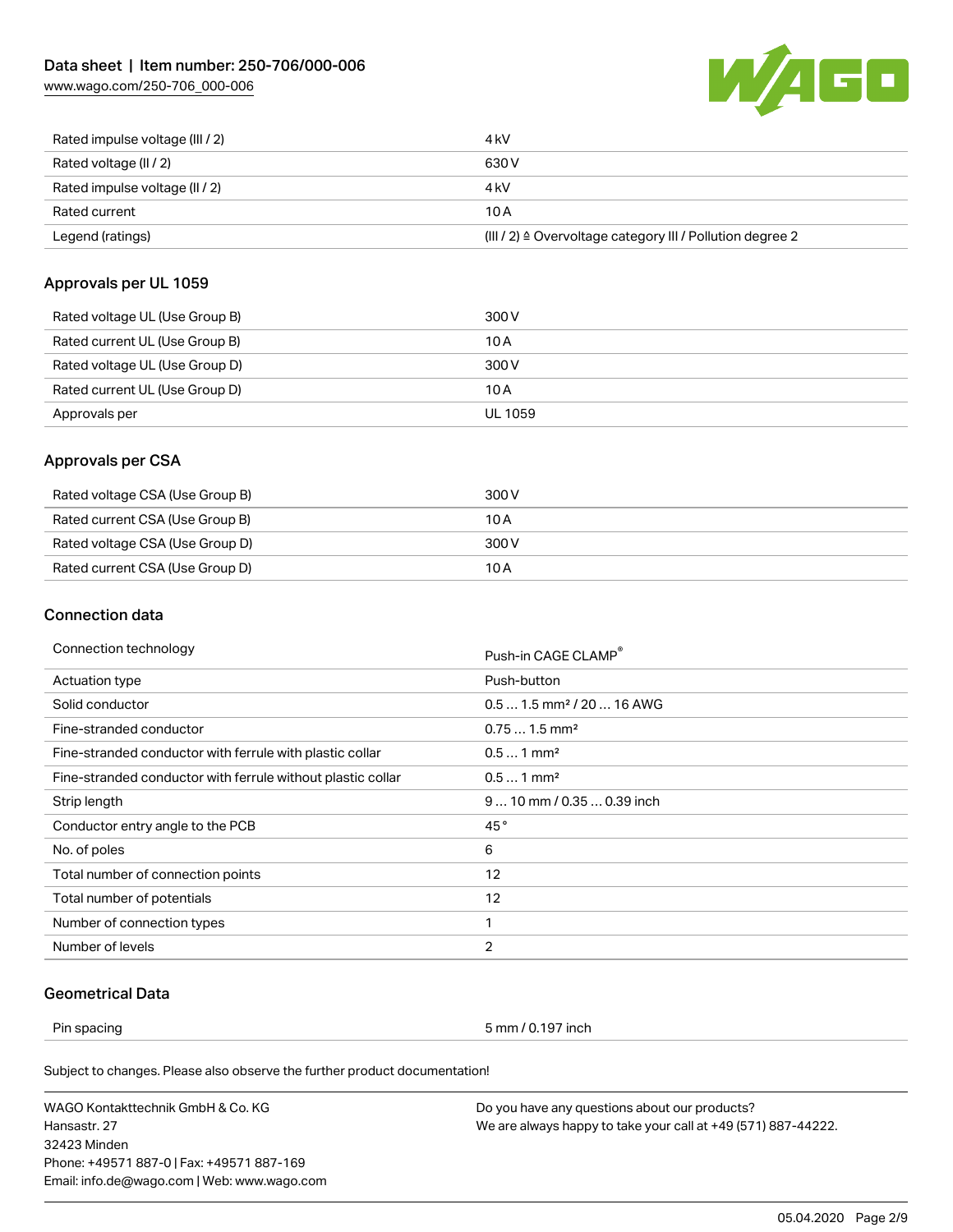[www.wago.com/250-706\\_000-006](http://www.wago.com/250-706_000-006)



| Width                             | 31.2 mm / 1.228 inch  |
|-----------------------------------|-----------------------|
| Height                            | 24.9 mm / 0.98 inch   |
| Height from the surface           | 20.9 mm / 0.823 inch  |
| Depth                             | 21.7 mm / 0.854 inch  |
| Solder pin length                 | 4 mm                  |
| Solder pin dimensions             | $0.5 \times 0.75$ mm  |
| Drilled hole diameter (tolerance) | $1.2$ (-0.1  +0.1) mm |

## PCB contact

| PCB contact                         | THT                                     |
|-------------------------------------|-----------------------------------------|
| Solder pin arrangement              | over the entire terminal strip, in line |
| Number of solder pins per potential |                                         |

### Material Data

| Color                       | blue                                    |
|-----------------------------|-----------------------------------------|
| Insulating material         | Polyamide 66 (PA 66)                    |
| Flammability class per UL94 | V <sub>0</sub>                          |
| Clamping spring material    | Chrome nickel spring steel (CrNi)       |
| Contact material            | Electrolytic copper ( $E_{\text{Cu}}$ ) |
| Contact plating             | tin-plated                              |
| Fire load                   | 0.241 MJ                                |
| Weight                      | 11.5g                                   |

## Commercial data

| Product Group      | 4 (Printed Circuit) |
|--------------------|---------------------|
| Packaging type     | <b>BOX</b>          |
| Country of origin  | PL                  |
| <b>GTIN</b>        | 4044918304771       |
| Customs Tariff No. | 85369010000         |

### Approvals / Certificates

#### Country specific Approvals

|      |                          |                          | Certificate |
|------|--------------------------|--------------------------|-------------|
| Logo | Approval                 | Additional Approval Text | name        |
|      | <b>CSA</b>               | C <sub>22.2</sub>        | 1132097     |
|      | DEKRA Certification B.V. |                          |             |

Subject to changes. Please also observe the further product documentation!

WAGO Kontakttechnik GmbH & Co. KG Hansastr. 27 32423 Minden Phone: +49571 887-0 | Fax: +49571 887-169 Email: info.de@wago.com | Web: www.wago.com Do you have any questions about our products? We are always happy to take your call at +49 (571) 887-44222.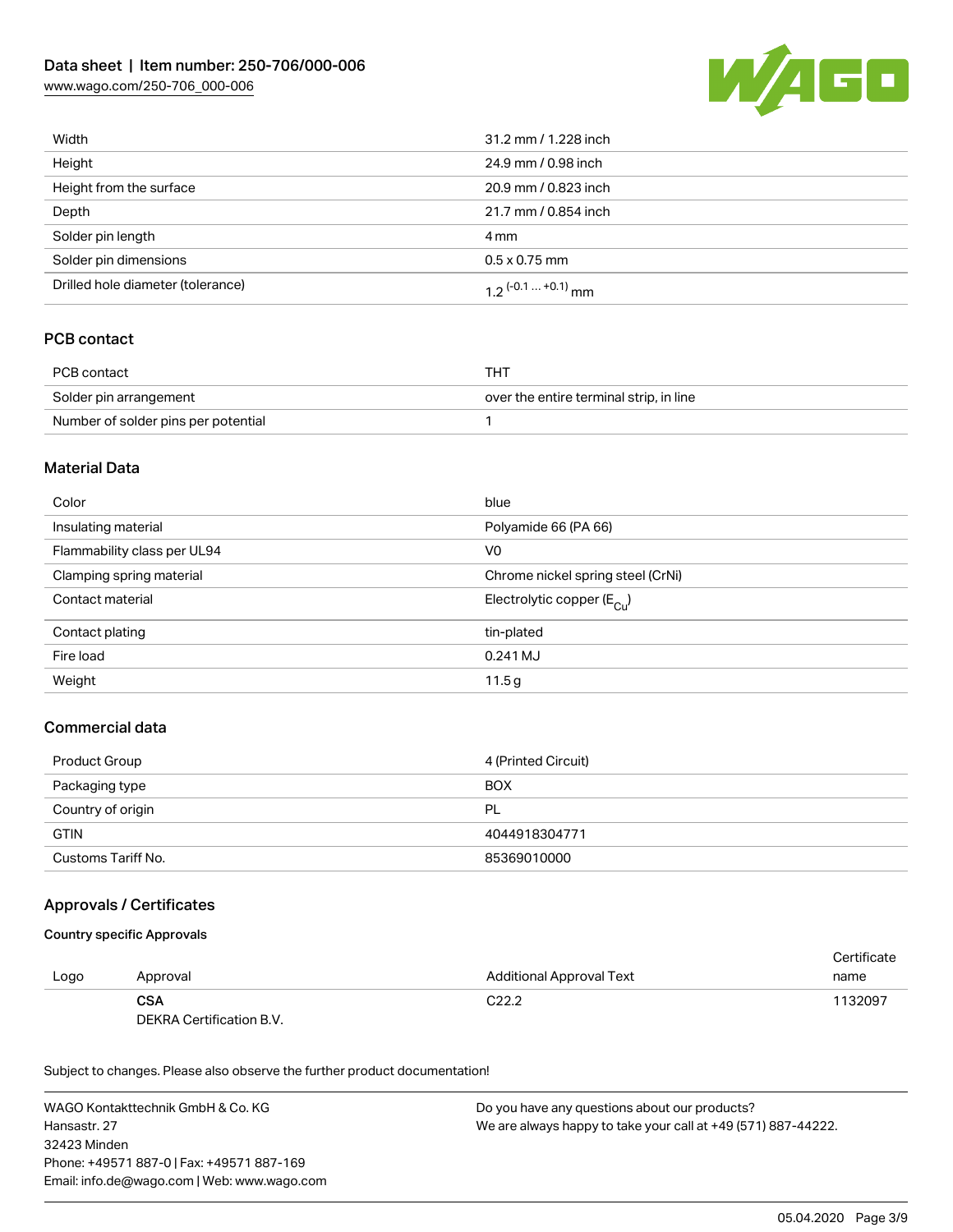



#### UL-Approvals

|                                                                |                               |                                 | Certificate |
|----------------------------------------------------------------|-------------------------------|---------------------------------|-------------|
| Logo                                                           | Approval                      | <b>Additional Approval Text</b> | name        |
|                                                                | UL                            | <b>UL 1059</b>                  | E45172      |
| $\Box$<br>$\overline{\phantom{a}}$<br>$\overline{\phantom{a}}$ | UL International Germany GmbH |                                 | sec. 6      |

## Counterpart

## Compatible products

#### Marking accessories

|         | Item no.: 210-332/500-202                                                                              |                                  |  |
|---------|--------------------------------------------------------------------------------------------------------|----------------------------------|--|
|         | Marking strips; as a DIN A4 sheet; MARKED; 1-16 (160x); Height of marker strip: 3 mm; Strip length 182 | www.wago.com/210-332<br>/500-202 |  |
|         | mm; Horizontal marking; Self-adhesive; white                                                           |                                  |  |
|         | Item no.: 210-332/500-204                                                                              |                                  |  |
|         | Marking strips; as a DIN A4 sheet; MARKED; 17-32 (160x); Height of marker strip: 3 mm; Strip length    | www.wago.com/210-332<br>/500-204 |  |
|         | 182 mm; Horizontal marking; Self-adhesive; white                                                       |                                  |  |
|         | Item no.: 210-332/500-205                                                                              |                                  |  |
|         | Marking strips; as a DIN A4 sheet; MARKED; 1-32 (80x); Height of marker strip: 3 mm; Strip length 182  | www.wago.com/210-332             |  |
|         | mm; Horizontal marking; Self-adhesive; white                                                           | /500-205                         |  |
|         | Item no.: 210-332/500-206                                                                              |                                  |  |
|         | Marking strips; as a DIN A4 sheet; MARKED; 33-48 (160x); Height of marker strip: 3 mm; Strip length    | www.wago.com/210-332             |  |
|         | 182 mm; Horizontal marking; Self-adhesive; white                                                       | /500-206                         |  |
| ferrule |                                                                                                        |                                  |  |
|         | Item no.: 216-101                                                                                      |                                  |  |
|         | Ferrule; Sleeve for 0.5 mm <sup>2</sup> / AWG 22; uninsulated; electro-tin plated                      | www.wago.com/216-101             |  |
|         | Item no.: 216-102                                                                                      |                                  |  |
|         | Ferrule; Sleeve for 0.75 mm <sup>2</sup> / AWG 20; uninsulated; electro-tin plated                     | www.wago.com/216-102             |  |
|         | Item no.: 216-103                                                                                      |                                  |  |
|         | Ferrule; Sleeve for 1 mm <sup>2</sup> / AWG 18; uninsulated; electro-tin plated                        | www.wago.com/216-103             |  |

WAGO Kontakttechnik GmbH & Co. KG Hansastr. 27 32423 Minden Phone: +49571 887-0 | Fax: +49571 887-169 Email: info.de@wago.com | Web: www.wago.com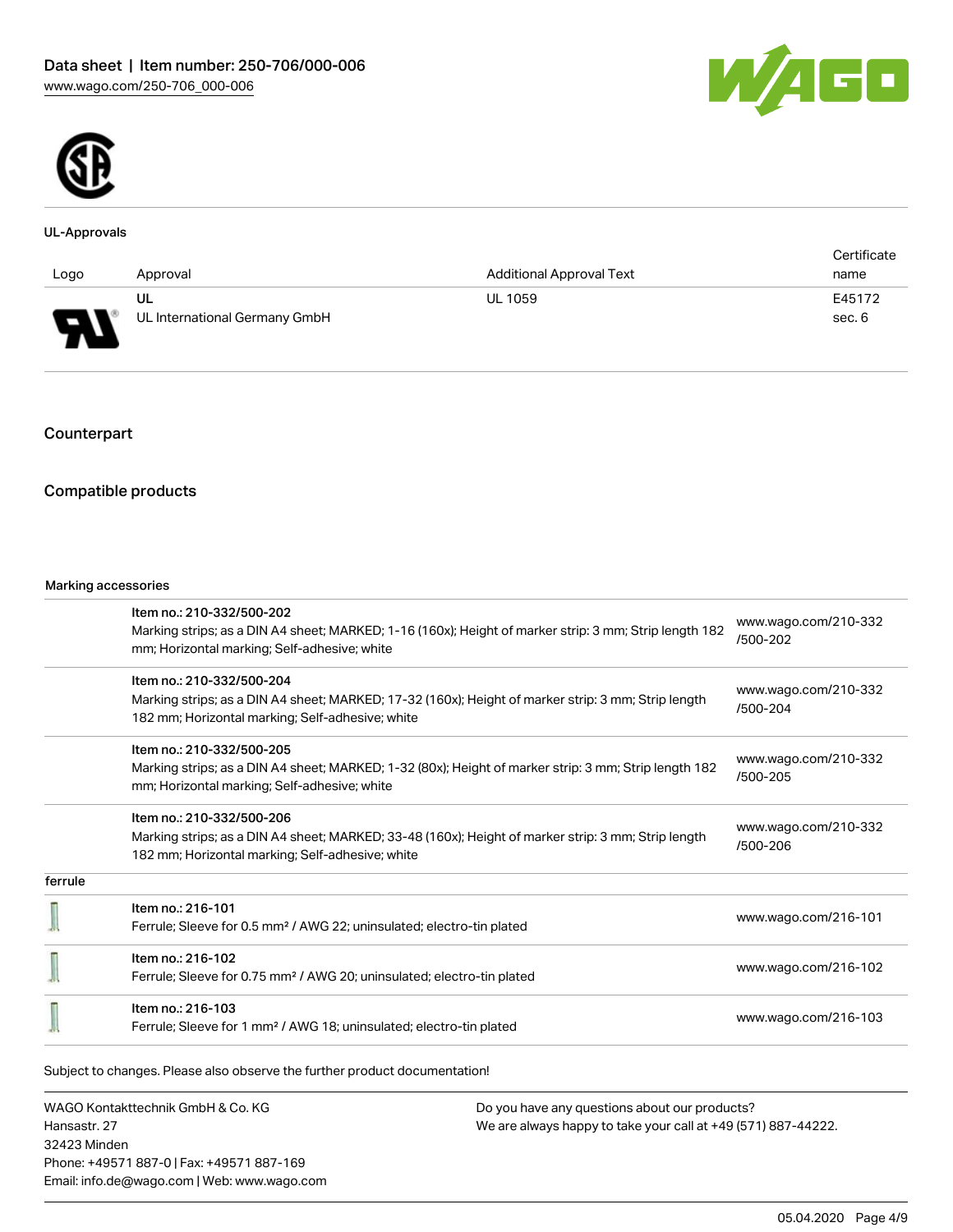## Data sheet | Item number: 250-706/000-006

[www.wago.com/250-706\\_000-006](http://www.wago.com/250-706_000-006)



| Item no.: 216-121<br>Ferrule; Sleeve for 0.5 mm <sup>2</sup> / AWG 22; uninsulated; electro-tin plated                                                                                                  | www.wago.com/216-121 |
|---------------------------------------------------------------------------------------------------------------------------------------------------------------------------------------------------------|----------------------|
| Item no.: 216-122<br>Ferrule; Sleeve for 0.75 mm <sup>2</sup> / AWG 20; uninsulated; electro-tin plated                                                                                                 | www.wago.com/216-122 |
| Item no.: 216-123<br>Ferrule; Sleeve for 1 mm <sup>2</sup> / AWG 18; uninsulated; electro-tin plated                                                                                                    | www.wago.com/216-123 |
| Item no.: 216-141<br>Ferrule; Sleeve for 0.5 mm <sup>2</sup> / 20 AWG; uninsulated; electro-tin plated; electrolytic copper; gastight<br>crimped; acc. to DIN 46228, Part 1/08.92                       | www.wago.com/216-141 |
| Item no.: 216-142<br>Ferrule; Sleeve for 0.75 mm <sup>2</sup> / 18 AWG; uninsulated; electro-tin plated; electrolytic copper; gastight<br>crimped; acc. to DIN 46228, Part 1/08.92                      | www.wago.com/216-142 |
| Item no.: 216-143<br>Ferrule; Sleeve for 1 mm <sup>2</sup> / AWG 18; uninsulated; electro-tin plated; electrolytic copper; gastight<br>crimped; acc. to DIN 46228, Part 1/08.92                         | www.wago.com/216-143 |
| Item no.: 216-201<br>Ferrule; Sleeve for 0.5 mm <sup>2</sup> / 20 AWG; insulated; electro-tin plated; white                                                                                             | www.wago.com/216-201 |
| Item no.: 216-202<br>Ferrule; Sleeve for 0.75 mm <sup>2</sup> / 18 AWG; insulated; electro-tin plated; gray                                                                                             | www.wago.com/216-202 |
| Item no.: 216-203<br>Ferrule; Sleeve for 1 mm <sup>2</sup> / AWG 18; insulated; electro-tin plated; red                                                                                                 | www.wago.com/216-203 |
| Item no.: 216-221<br>Ferrule; Sleeve for 0.5 mm <sup>2</sup> / 20 AWG; insulated; electro-tin plated; white                                                                                             | www.wago.com/216-221 |
| Item no.: 216-222<br>Ferrule; Sleeve for 0.75 mm <sup>2</sup> / 18 AWG; insulated; electro-tin plated; gray                                                                                             | www.wago.com/216-222 |
| Item no.: 216-223<br>Ferrule; Sleeve for 1 mm <sup>2</sup> / AWG 18; insulated; electro-tin plated; red                                                                                                 | www.wago.com/216-223 |
| Item no.: 216-241<br>Ferrule; Sleeve for 0.5 mm <sup>2</sup> / 20 AWG; insulated; electro-tin plated; electrolytic copper; gastight<br>crimped; acc. to DIN 46228, Part 4/09.90; white                  | www.wago.com/216-241 |
| Item no.: 216-242<br>Ferrule; Sleeve for 0.75 mm <sup>2</sup> / 18 AWG; insulated; electro-tin plated; electrolytic copper; gastight<br>crimped; acc. to DIN 46228, Part 4/09.90; gray                  | www.wago.com/216-242 |
| Item no.: 216-243<br>Ferrule; Sleeve for 1 mm <sup>2</sup> / AWG 18; insulated; electro-tin plated; electrolytic copper; gastight crimped; www.wago.com/216-243<br>acc. to DIN 46228, Part 4/09.90; red |                      |
| Item no.: 216-262<br>Ferrule; Sleeve for 0.75 mm <sup>2</sup> / 18 AWG; insulated; electro-tin plated; electrolytic copper; gastight<br>crimped; acc. to DIN 46228, Part 4/09.90; gray                  | www.wago.com/216-262 |
| Item no.: 216-263<br>Ferrule; Sleeve for 1 mm <sup>2</sup> / AWG 18; insulated; electro-tin plated; electrolytic copper; gastight crimped; www.wago.com/216-263<br>acc. to DIN 46228, Part 4/09.90; red |                      |
|                                                                                                                                                                                                         |                      |

.<br>Subject to changes. Please also observe the further product documentation!

WAGO Kontakttechnik GmbH & Co. KG Hansastr. 27 32423 Minden Phone: +49571 887-0 | Fax: +49571 887-169 Email: info.de@wago.com | Web: www.wago.com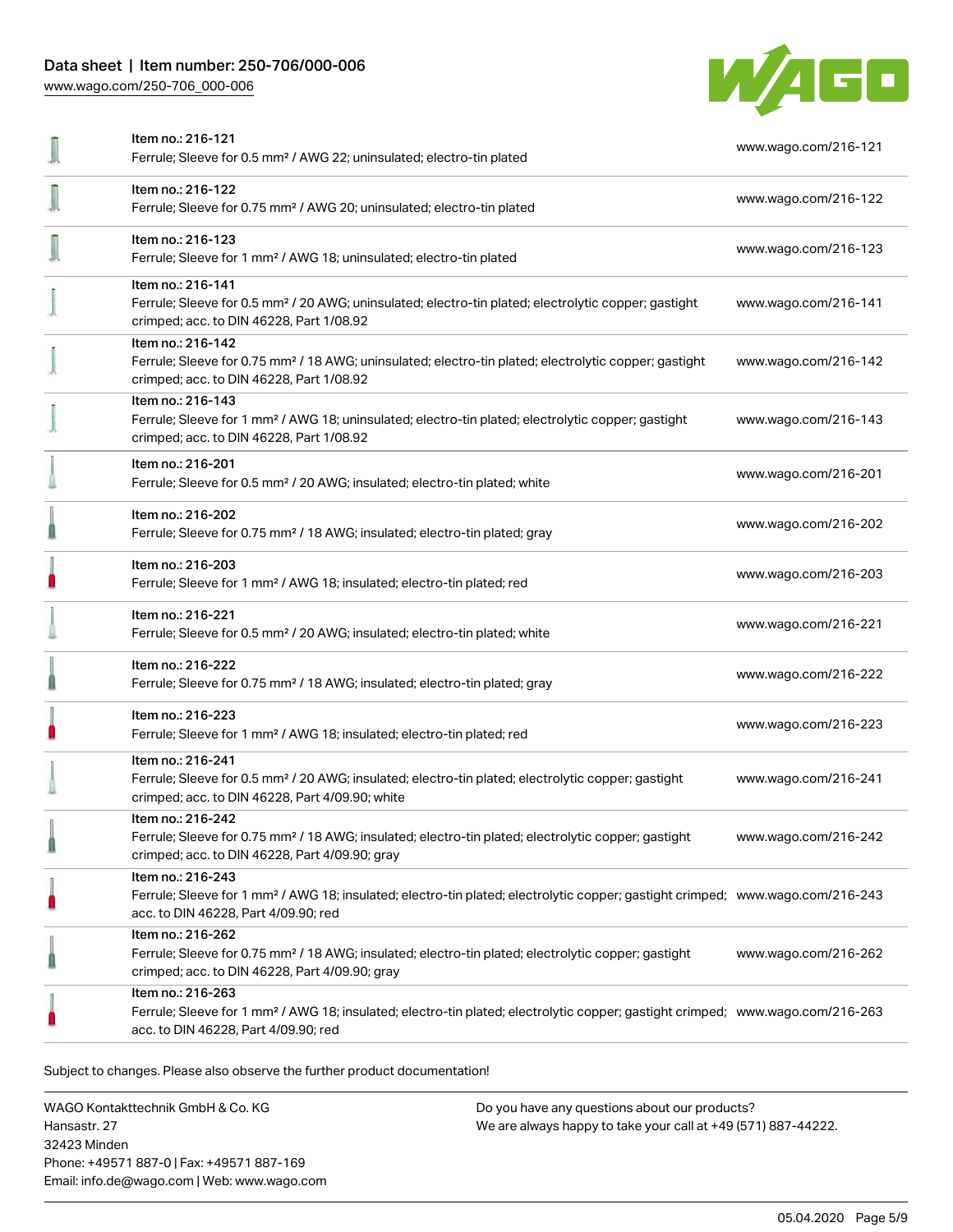

| check |                                                                                            |                      |
|-------|--------------------------------------------------------------------------------------------|----------------------|
|       | Item no.: 210-136<br>Test plug; 2 mm $\varnothing$ ; with 500 mm cable; red                | www.wago.com/210-136 |
| tools |                                                                                            |                      |
|       | Item no.: 210-647<br>Operating tool; Blade: 2.5 x 0.4 mm; with a partially insulated shaft | www.wago.com/210-647 |
|       | Item no.: 210-719<br>Operating tool; Blade: 2.5 x 0.4 mm; with a partially insulated shaft | www.wago.com/210-719 |
|       |                                                                                            |                      |

# Downloads

Documentation

| <b>Additional Information</b>                                                                                                                                          |             |               |          |
|------------------------------------------------------------------------------------------------------------------------------------------------------------------------|-------------|---------------|----------|
| Technical explanations                                                                                                                                                 | Apr 3, 2019 | pdf<br>3.6 MB | Download |
|                                                                                                                                                                        |             |               |          |
| CAD/CAE-Data                                                                                                                                                           |             |               |          |
| CAD data                                                                                                                                                               |             |               |          |
| 2D/3D Models 250-706/000-006                                                                                                                                           |             | URL           | Download |
| <b>CAE</b> data                                                                                                                                                        |             |               |          |
| EPLAN Data Portal 250-706/000-006                                                                                                                                      |             | URL           | Download |
| <b>PCB Design</b>                                                                                                                                                      |             |               |          |
| Symbol and Footprint 250-706/000-006                                                                                                                                   |             | URL           | Download |
| CAx data for your PCB design, consisting of "schematic symbols and PCB footprints",<br>allow easy integration of the WAGO component into your development environment. |             |               |          |
| Supported formats:                                                                                                                                                     |             |               |          |
| ш<br>Accel EDA 14 & 15                                                                                                                                                 |             |               |          |
| Ш<br>Altium 6 to current version                                                                                                                                       |             |               |          |
| Ш<br>Cadence Allegro                                                                                                                                                   |             |               |          |
| ш<br>DesignSpark                                                                                                                                                       |             |               |          |
| ш<br>Eagle Libraries                                                                                                                                                   |             |               |          |
| П<br>KiCad                                                                                                                                                             |             |               |          |
| Mentor Graphics BoardStation                                                                                                                                           |             |               |          |

 $\blacksquare$ Mentor Graphics Design Architect

Subject to changes. Please also observe the further product documentation!

WAGO Kontakttechnik GmbH & Co. KG Hansastr. 27 32423 Minden Phone: +49571 887-0 | Fax: +49571 887-169 Email: info.de@wago.com | Web: www.wago.com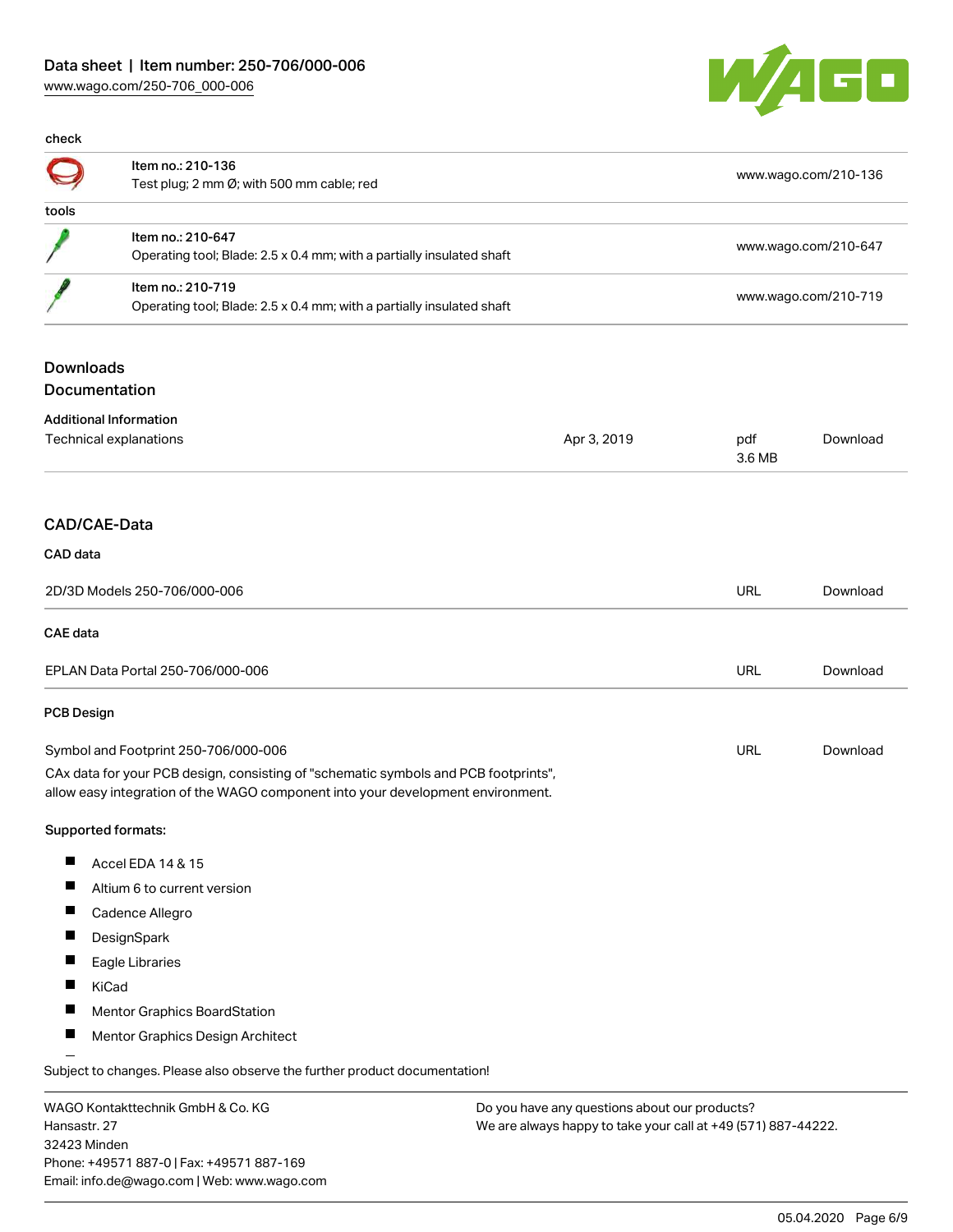

- $\blacksquare$ Mentor Graphics Design Expedition 99 and 2000
- $\blacksquare$ OrCAD 9.X PCB and Capture
- $\blacksquare$ PADS PowerPCB 3, 3.5, 4.X, and 5.X
- $\blacksquare$ PADS PowerPCB and PowerLogic 3.0
- П PCAD 2000, 2001, 2002, 2004, and 2006
- П Pulsonix 8.5 or newer
- $\blacksquare$ STL
- $\blacksquare$ 3D STEP
- $\blacksquare$ TARGET 3001!
- $\blacksquare$ View Logic ViewDraw
- $\blacksquare$ Quadcept
- $\blacksquare$ Zuken CadStar 3 and 4
- $\blacksquare$ Zuken CR-5000 and CR-8000

PCB Component Libraries (EDA), PCB CAD Library Ultra Librarian

#### Installation Notes



Space-saving wiring – push-in termination of solid conductors.

Subject to changes. Please also observe the further product documentation!

WAGO Kontakttechnik GmbH & Co. KG Hansastr. 27 32423 Minden Phone: +49571 887-0 | Fax: +49571 887-169 Email: info.de@wago.com | Web: www.wago.com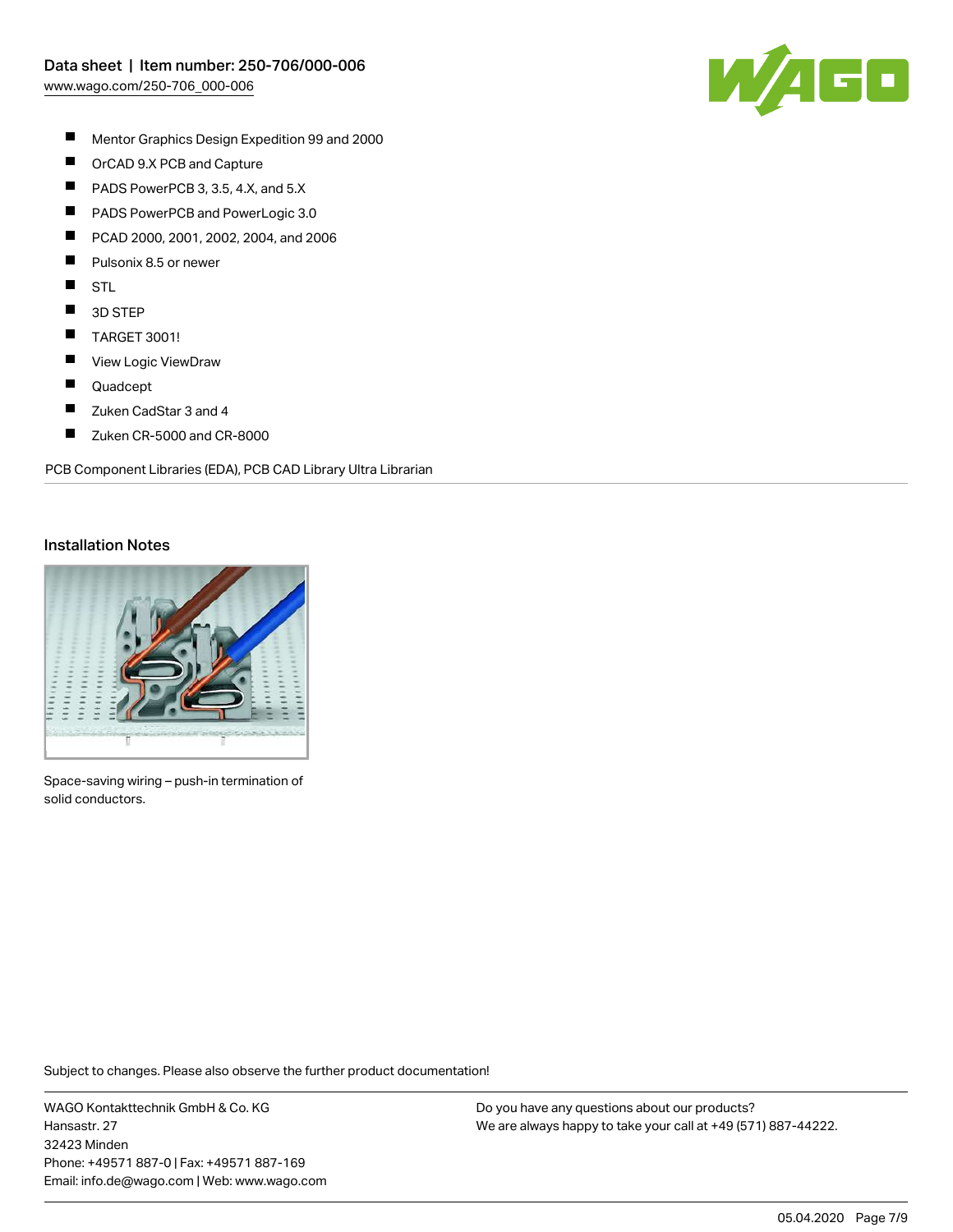



Testing with 2 mm Ø test plug – touch contact.

#### Conductor termination



Inserting solid conductors via push-in termination.

Inserting fine-stranded conductors via pushbuttons, 250 Series – 3.5 mm pin spacing.

Conductor termination

Subject to changes. Please also observe the further product documentation!

WAGO Kontakttechnik GmbH & Co. KG Hansastr. 27 32423 Minden Phone: +49571 887-0 | Fax: +49571 887-169 Email: info.de@wago.com | Web: www.wago.com